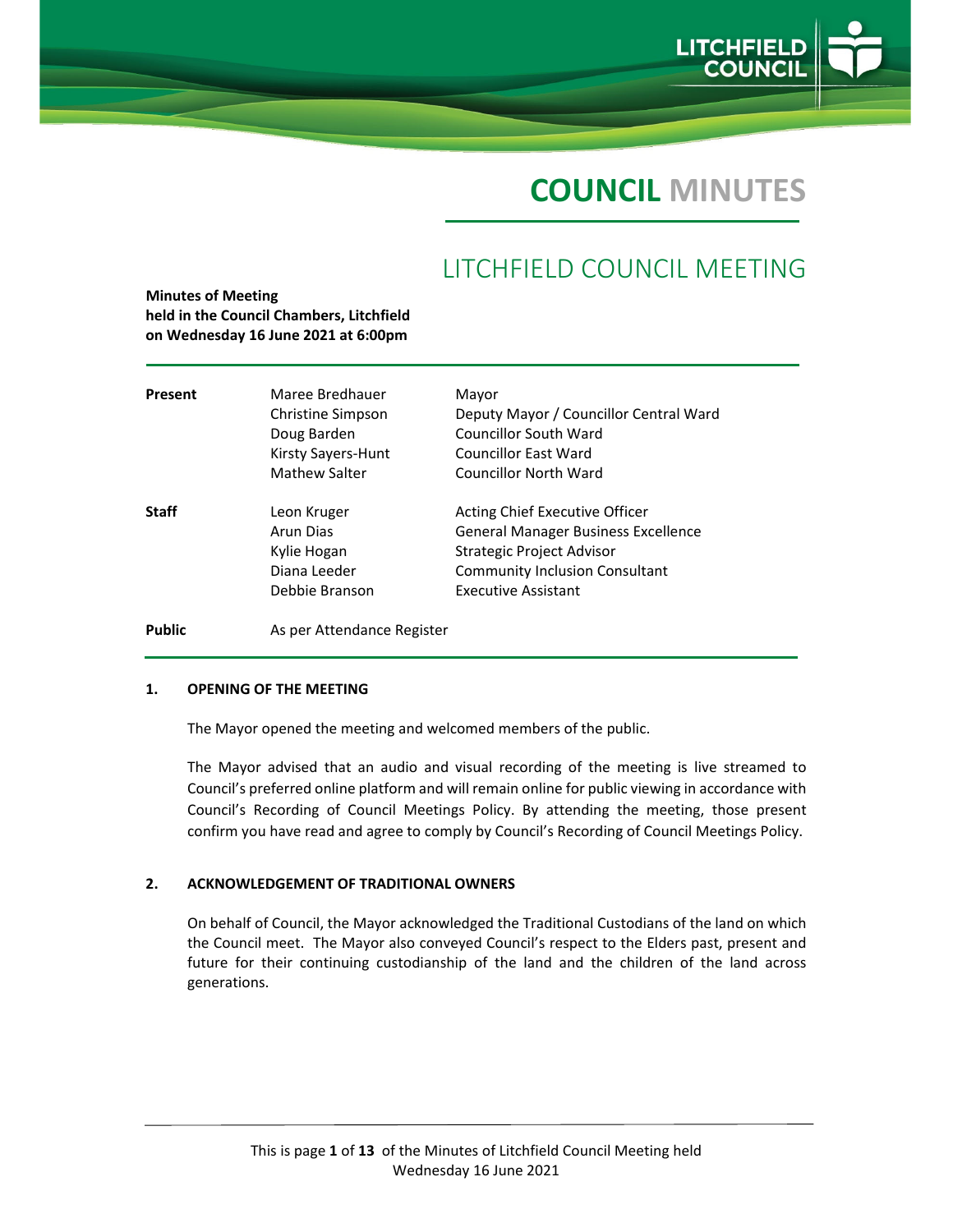## **3. APOLOGIES AND LEAVE OF ABSENCE**

Chief Executive Officer, Daniel Fletcher – Apology.

## **4. DISCLOSURES OF INTEREST**

The Mayor advised that any member of Council who may have a conflict of interest, or a possible conflict of interest regarding any item of business to be discussed at a Council meeting or a Committee meeting should declare the conflict of interest to enable Council to manage the conflict in accordance with its obligations under the Local Government Act and its policies regarding the same.

No disclosures of interest were declared.

## **5. CONFIRMATION OF MINUTES**

Moved: Deputy Mayor Simpson Seconded: Cr Sayers‐Hunt

THAT Council confirm the minutes of the Council Meeting held 19 May 2021, 9 pages.

**CARRIED (5‐0)‐2021/222**

#### **6. BUSINESS ARISING FROM THE MINUTES**

Moved: Cr Sayers‐Hunt Seconded: Deputy Mayor Simpson

THAT Council receives and notes the Action List.

**CARRIED (5‐0)‐2021/223**

## **7. PRESENTATIONS**

Nil.

## **8. PETITIONS**

Nil.

## **9. PUBLIC QUESTIONS**

Nil.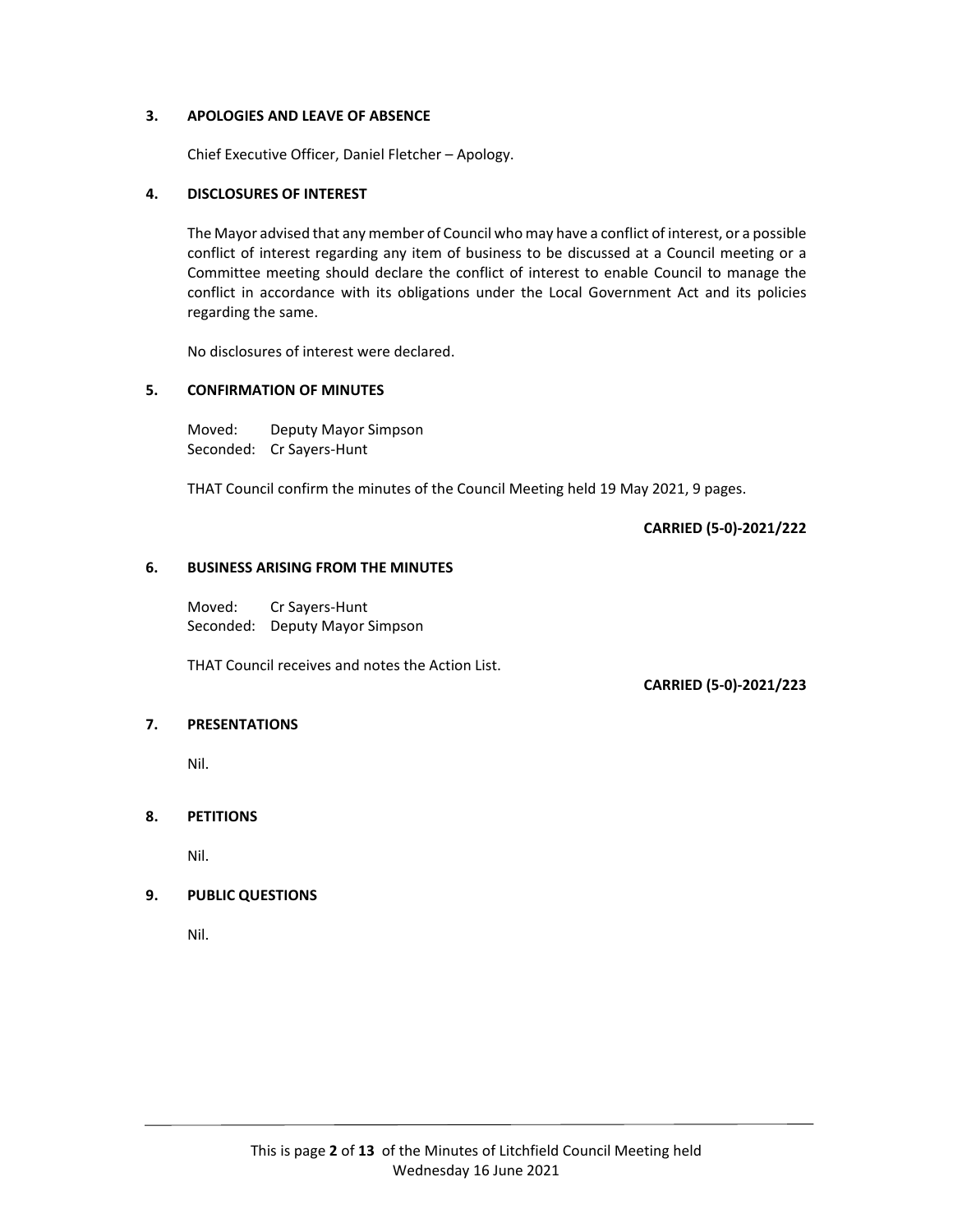## **10. ACCEPTING OR DECLINING LATE ITEMS**

Nil.

## **11. NOTICES OF MOTION**

**11.01 Status Update on Advocacy for Holtze and Kowandi Development Areas and Concerns over Northern Territory Government decision making**

> Moved: Mayor Bredhauer Seconded: Cr Barden

#### THAT Council:

- 1. receives and notes the Mayor's notice of motion including the status update and actions taken in response to the proposed Holtze and Kowandi developments;
- 2. records publicly that Council has expressed strong concern to the Northern Territory Government about the decision to allocate unincorporated land into the City of Palmerston, prior to engaging relevant stakeholders and any community members;
- 3. agrees to continue advocating for all areas within Litchfield municipality to remain;
- 4. continue to actively contribute to Northern Territory Planning Commission processes so that any developments within Litchfield municipality contain the planning principles identified in the approved Litchfield sub‐regional land use plan; and
- 5. after having considered feedback from the community meeting held with the Northern Territory Planning Commission staff and the Litchfield community on Saturday 12th June 2021, approve the Chief Executive Officer to formally submit feedback to the Northern Territory Planning Commission requesting the following two amendments:

a. the title of the document 'Palmerston Environs Subregional Land Use Plan' be changed to a more suitable and appropriate title reflecting that the proposed developments fall within Litchfield Council boundaries, and

b. the outer boundary of the proposed area be amended to a more suitable and appropriate boundary which reflects that the proposed developments fall within Litchfield Council boundaries, and

c. Council seeks an extension of time for providing additional comment on the Northern Territory Planning Commission document.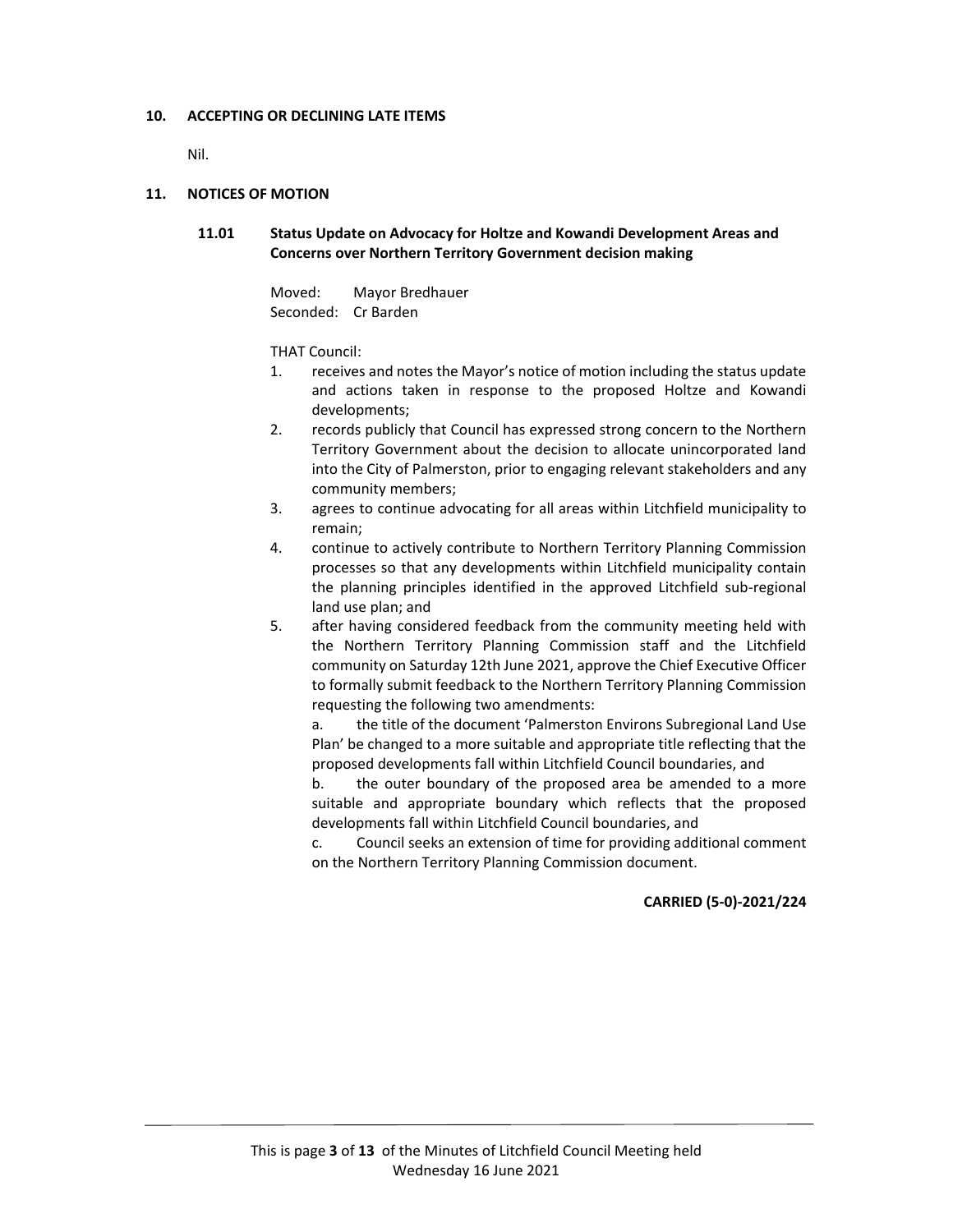## **12. MAYORS REPORT**

Moved: Deputy Mayor Simpson Seconded: Cr Sayers‐Hunt

THAT Council receive and note the Mayor's monthly report.

## **CARRIED (5‐0)‐2021/225**

## **13. REPORT FROM COUNCIL APPOINTED REPRESENTATIVES**

Councillors appointed by Council to external committees provided an update where relevant.

Moved: Cr Barden Seconded: Cr Salter

THAT Council note the Councillors' verbal report.

## **CARRIED (5‐0)‐2021/226**

#### **14. WORK TEAM PRESENTATION**

#### **14.01 Resource Recovery**

 Moved: Cr Barden Seconded: Cr Salter

THAT the Work Team Presentation – Resource Recovery be received and noted.

#### **CARRIED (5‐0)‐2021/227**

#### **15. OFFICERS' REPORTS**

#### **15.01.01 Litchfield Horse and Pony Club Master Plan**

 Moved: Cr Barden Seconded: Cr Salter

THAT Council:

- 1. receive and note this report titled Litchfield Horse and Pony Club Master Plan;
- 2. endorse the Litchfield Horse and Pony Club's Master Plan 2021 ‐ 2023; and
- 3. write to the Litchfield Horse and Pony Club to inform them of Council's support.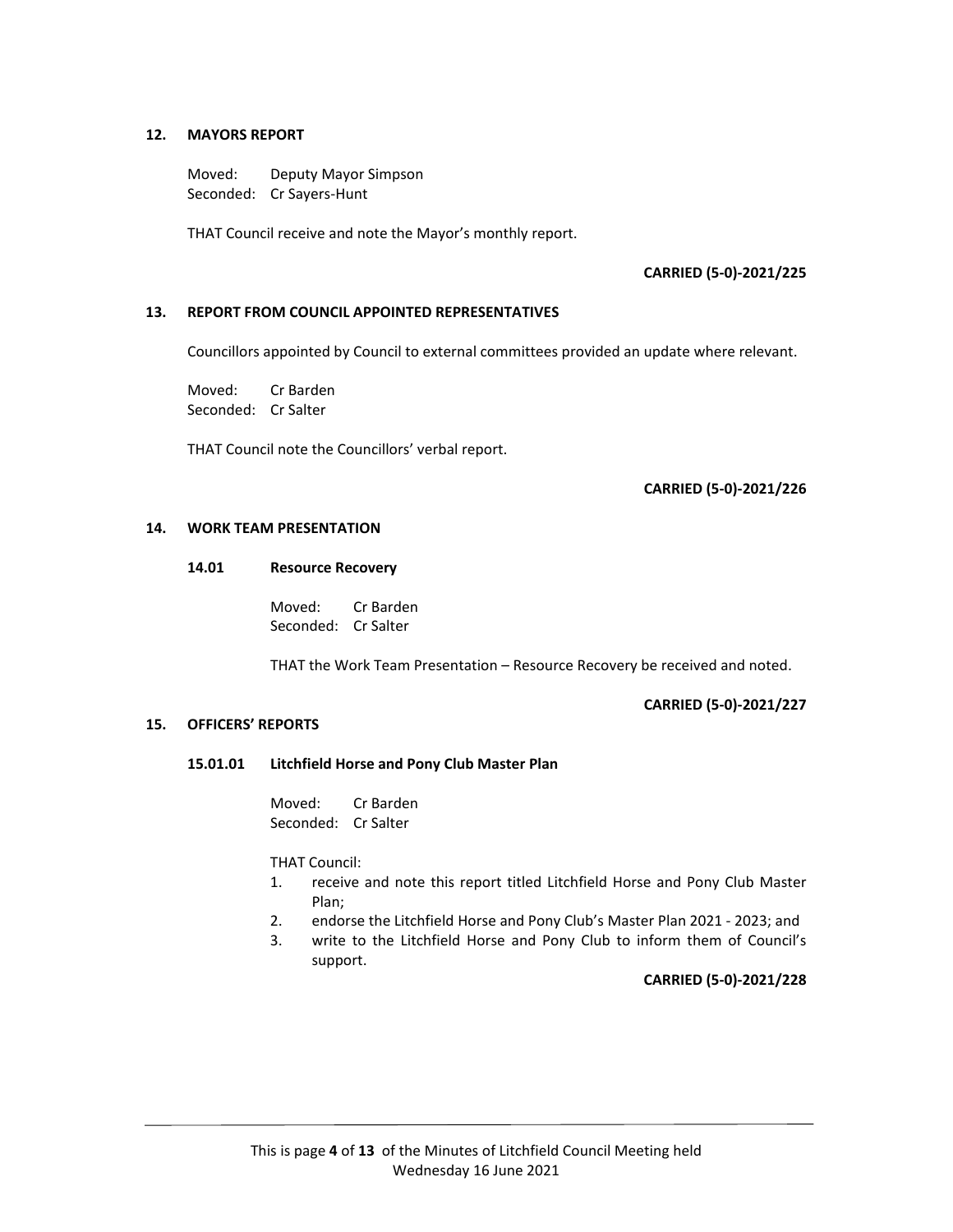## **15.01.02 Sponsorship Request: Southport 150 Birthday Bash**

 Moved: Deputy Mayor Simpson Seconded: Cr Barden

THAT Council:

- 1. approve a \$5,000 grant to Southport Progress Association for the Southport  $150<sup>th</sup>$  (+1) Birthday Bash to support the event.
- 2. allocate an additional \$5,000 from community grants funding pool to the Annual Community Grants Scheme 2020/2021 budget line.
- 3. write to Southport Progress Association advising them of the outcome and conditions of the grant.

**CARRIED (5‐0)‐2021/229**

## **15.01.03 Howard Park and Knuckey Lagoon Recreation Reserves Advisory Committees – updated Terms of Reference and Committee Minutes**

 Moved: Cr Sayers‐Hunt Seconded: Deputy Mayor Simpson

THAT Council:

- 1. note this report;
- 2. approve the revised Knuckey Lagoon Recreation Reserve Advisory Committee Terms of Reference for operation of the committee from 1 July, 2021, at Attachment A to this report;
- 3. approve the revised Howard Park Recreation Reserve Advisory Committee Terms of Reference for operation of the committee from 1 July, 2021, at Attachment B to this report; and
- 4. remove reference to Ward specific Councillors from the Knuckey Lagoon Recreation Reserve Advisory Committee Terms of Reference and the Howard Park Recreation Reserve Advisory Committee Terms of Reference.

#### **AMENDMENT**

Moved: Cr Barden Seconded: Cr Salter

THAT Council:

- 1. note this report;
- 2. approve the revised Knuckey Lagoon Recreation Reserve Advisory Committee Terms of Reference for operation of the committee from 1 July, 2021, at Attachment A to this report;
- 3. approve the revised Howard Park Recreation Reserve Advisory Committee Terms of Reference for operation of the committee from 1 July, 2021, at Attachment B to this report.

**CARRIED (3‐2)‐2021/230**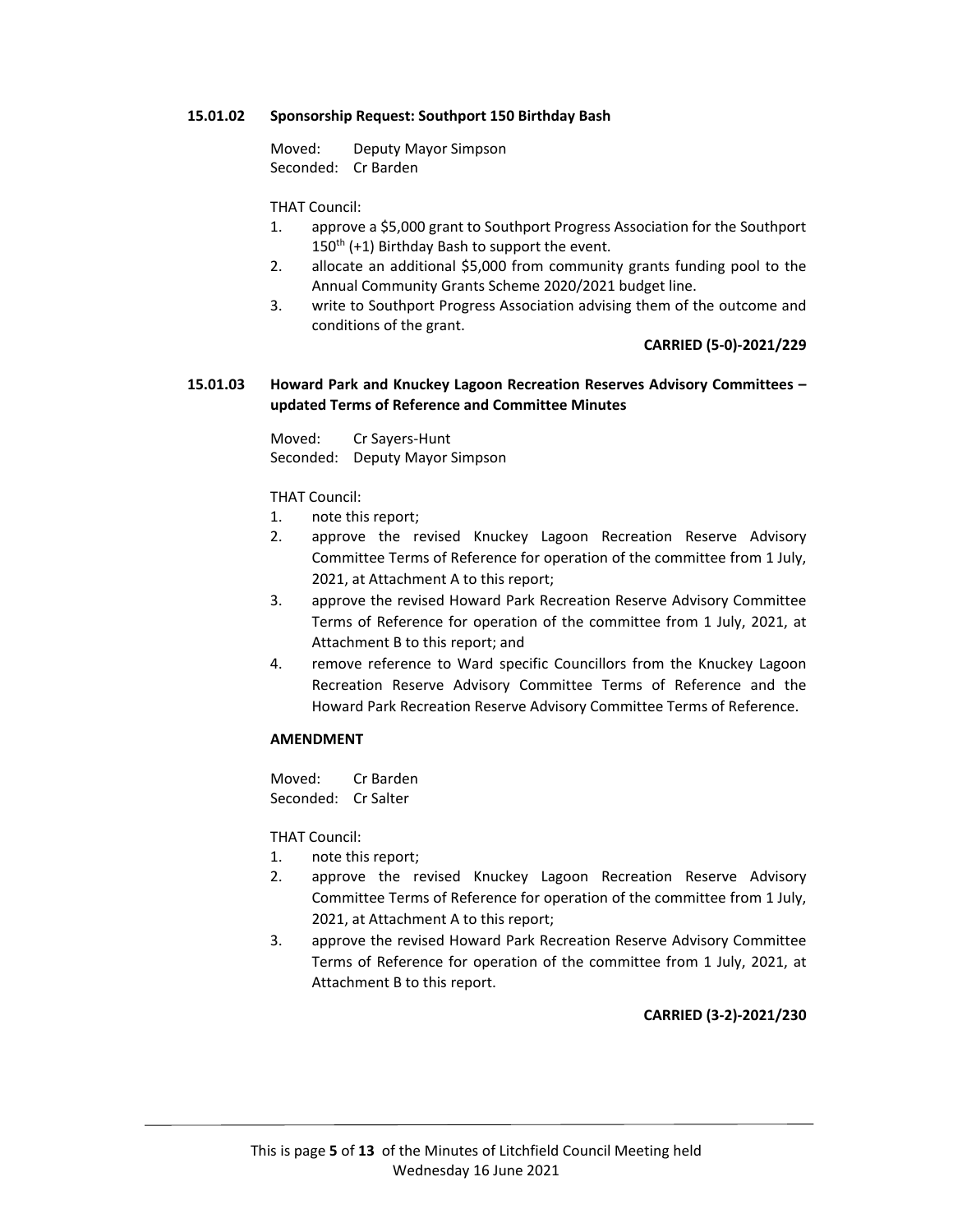## **15.01.03 Howard Park and Knuckey Lagoon Recreation Reserves Advisory Committees – updated Terms of Reference and Committee Minutes** (Continued)

## **THE AMENDMENT BECAME THE FORMAL MOTION**

THAT Council:

- 1. note this report;
- 2. approve the revised Knuckey Lagoon Recreation Reserve Advisory Committee Terms of Reference for operation of the committee from 1 July, 2021, at Attachment A to this report;
- 3. approve the revised Howard Park Recreation Reserve Advisory Committee Terms of Reference for operation of the committee from 1 July, 2021, at Attachment B to this report.

## **CARRIED (3‐2)‐2021/230**

## **15.01.04 Palmerston and Litchfield Seniors Association – Request for funding agreement extension**

 Moved: Cr Barden Seconded: Cr Salter

 THAT the matter lay on the table until the September 2021 Council meeting for the purpose of obtaining further information.

**CARRIED (5‐0)‐2021/231**

#### **15.01.05 DRAFT CM03 Sport and Recreation Policy**

 Moved: Cr Sayers‐Hunt Seconded: Deputy Mayor Simpson

THAT Council adopt the proposed CM03 Sport and Recreation Policy, as at Attachment A, subject to any minor editorial adjustments.

## **CARRIED (5‐0)‐2021/232**

## **15.02.01 Litchfield Council Finance Report – May 2021**

 Moved: Cr Sayers‐Hunt Seconded: Cr Barden

THAT Council note the Litchfield Council Finance Report for the period ended 31 May 2021.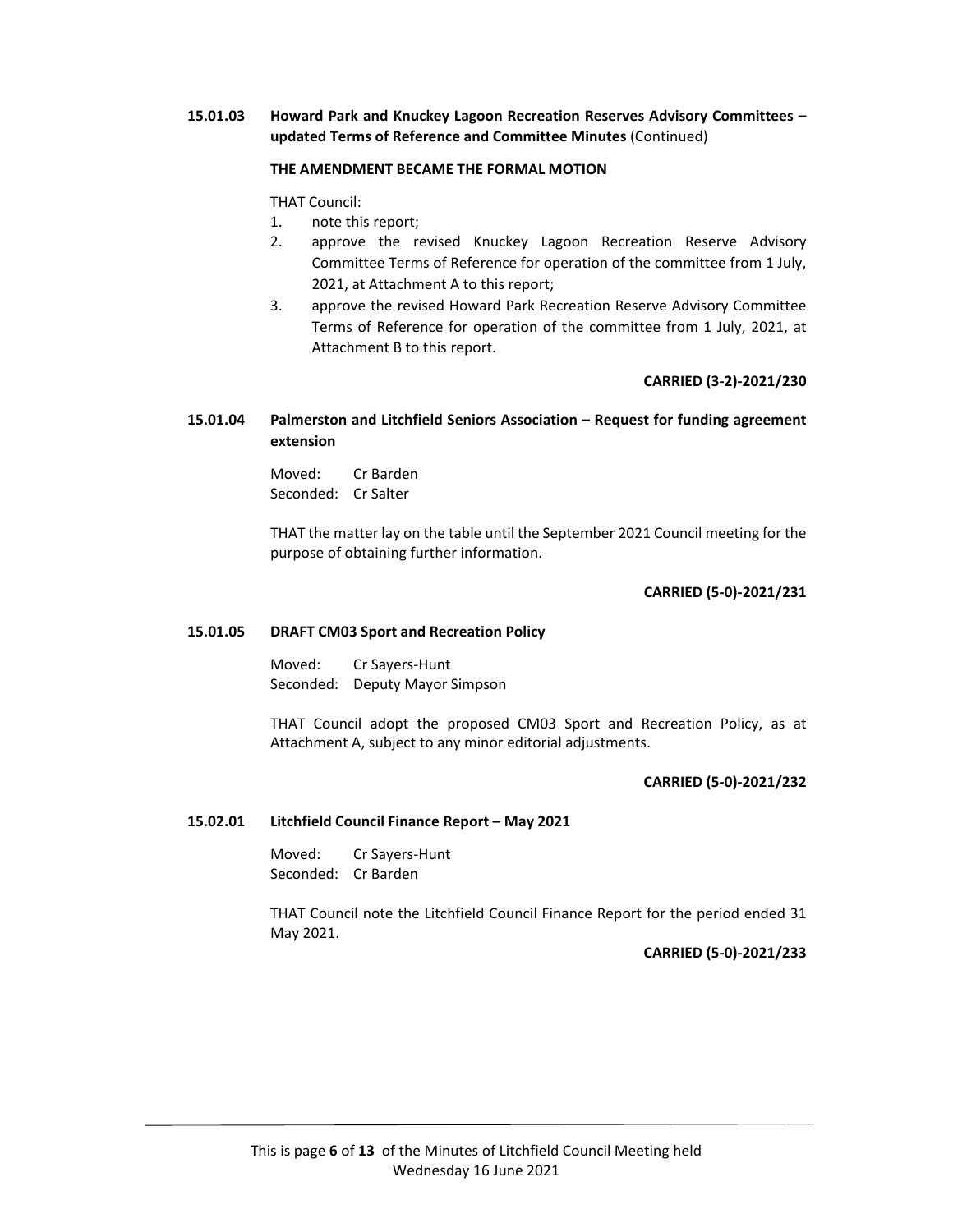## **15.02.02 People, Performance and Governance Monthly Report – May 2021**

 Moved: Cr Sayers‐Hunt Seconded: Deputy Mayor Simpson

THAT Council note the People and Performance Monthly Report for May 2021.

## **CARRIED (5‐0)‐2021/234**

## **15.02.03 DRAFT FIN04 Financial Reserves Policy**

 Moved: Cr Sayers‐Hunt Seconded: Deputy Mayor Simpson

THAT Council adopt the proposed FIN04 Financial Reserves, as at Attachment A, subject to any minor editorial adjustments.

## **CARRIED (4‐1)‐2021/235**

## **15.03.01 May 2021 Summary Planning and Development Report**

Moved: Deputy Mayor Simpson Seconded: Cr Barden

THAT Council:

- 1. receive the May 2021 Summary Planning and Development Report; and
- 2. note for information the responses provided to relevant agencies within Attachments A ‐ C to this report.

**CARRIED (5‐0)‐2021/236**

## **15.03.02 Grant of Easement – Form 51 – Lot 54 Hundred of Strangways – Application of Common Seal**

Moved: Cr Barden Seconded: Cr Salter

THAT Council:

- 1. approve the use of the Common Seal on *Form 51 – Grant of Easement* relating to Lot 54 Hundred of Strangways (135 Horsnell, Noonamah); and,
- 2. provide a letter of response to the Chief Executive Officer of Department Infrastructure Planning and Logistics detailing the resolution.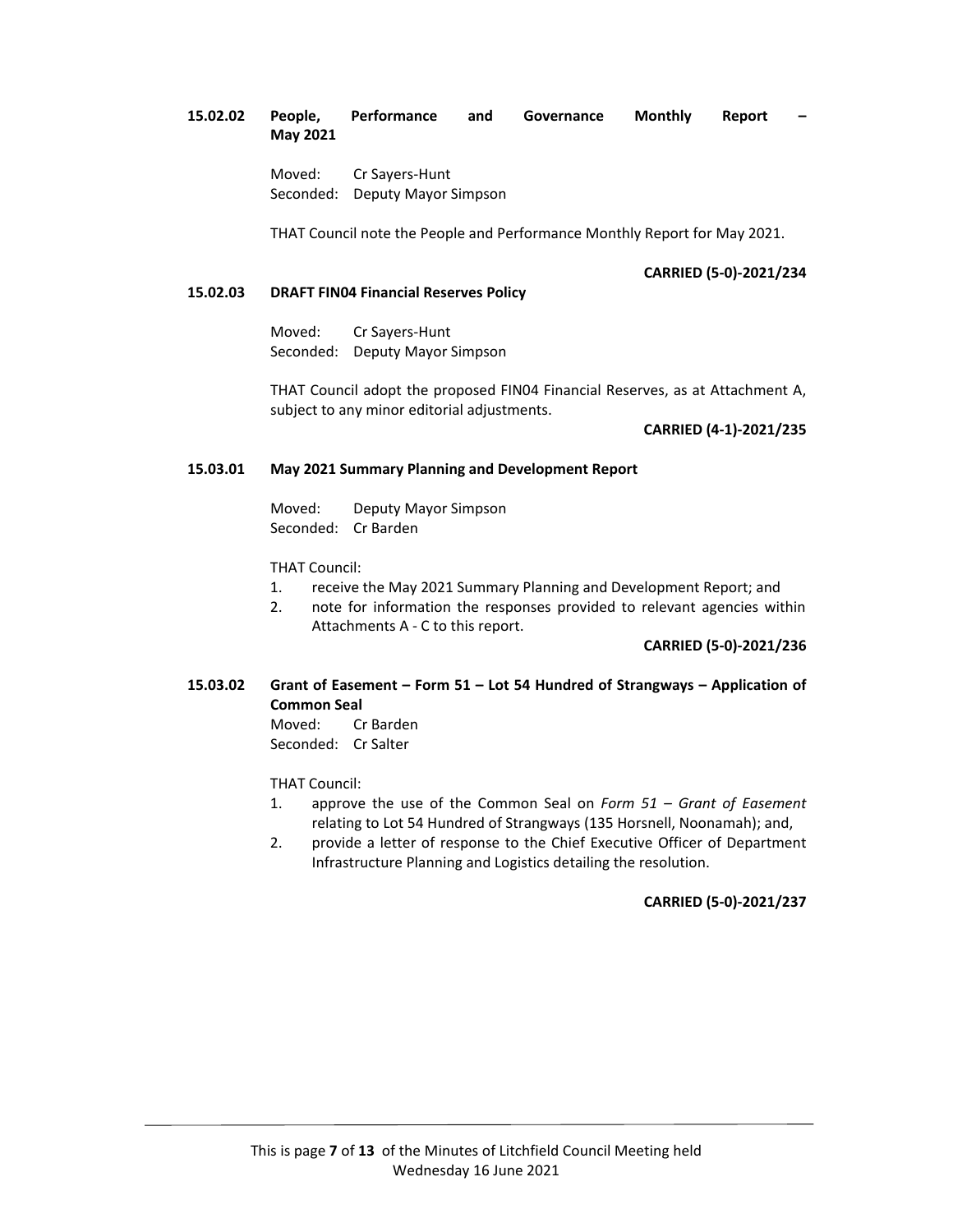## **15.03.03 Place Names – Revised Road Names for Kittyhawk Subdivision at 1000 Channel Island Road, Wickham**

Moved: Deputy Mayor Simpson Seconded: Cr Salter

## THAT Council:

1. support the proposed road names as follows;

|               | Preferred   |
|---------------|-------------|
| Road 1        | Danimiyinda |
| Road 2        | Dabdabma    |
| Supplementary | Damugu-la   |

2. provide a letter of comment to the NT Place Names unit and the NT Place Names Committee detailing the above resolution.

**CARRIED (5‐0)‐2021/238**

## **16. OTHER BUSINESS**

Nil.

## **17. CONFIDENTIAL ITEMS**

Moved: Deputy Mayor Simpson Seconded: Cr Salter

THAT pursuant to Section 65 (2) of the Local Government Act and Regulation 8 of the Local Government (Administration) regulations the meeting be closed to the public to consider the following Confidential Items:

## **17.01 Moving of Confidential Resolutions to Open**

*8(e) information provided to the council on condition that it be kept confidential.* 

**CARRIED (5‐0)‐2021/239**

The meeting was closed to the public at 7:59pm.

Moved: Cr Sayers‐Hunt Seconded: Cr Salter

THAT pursuant to Section 65 (2) of the Local Government Act and Regulation 8 of the Local Government (Administration) regulations the meeting be re‐opened to the public.

**CARRIED (5‐0)‐2021/240**

The meeting moved to Open Session at 8:08pm.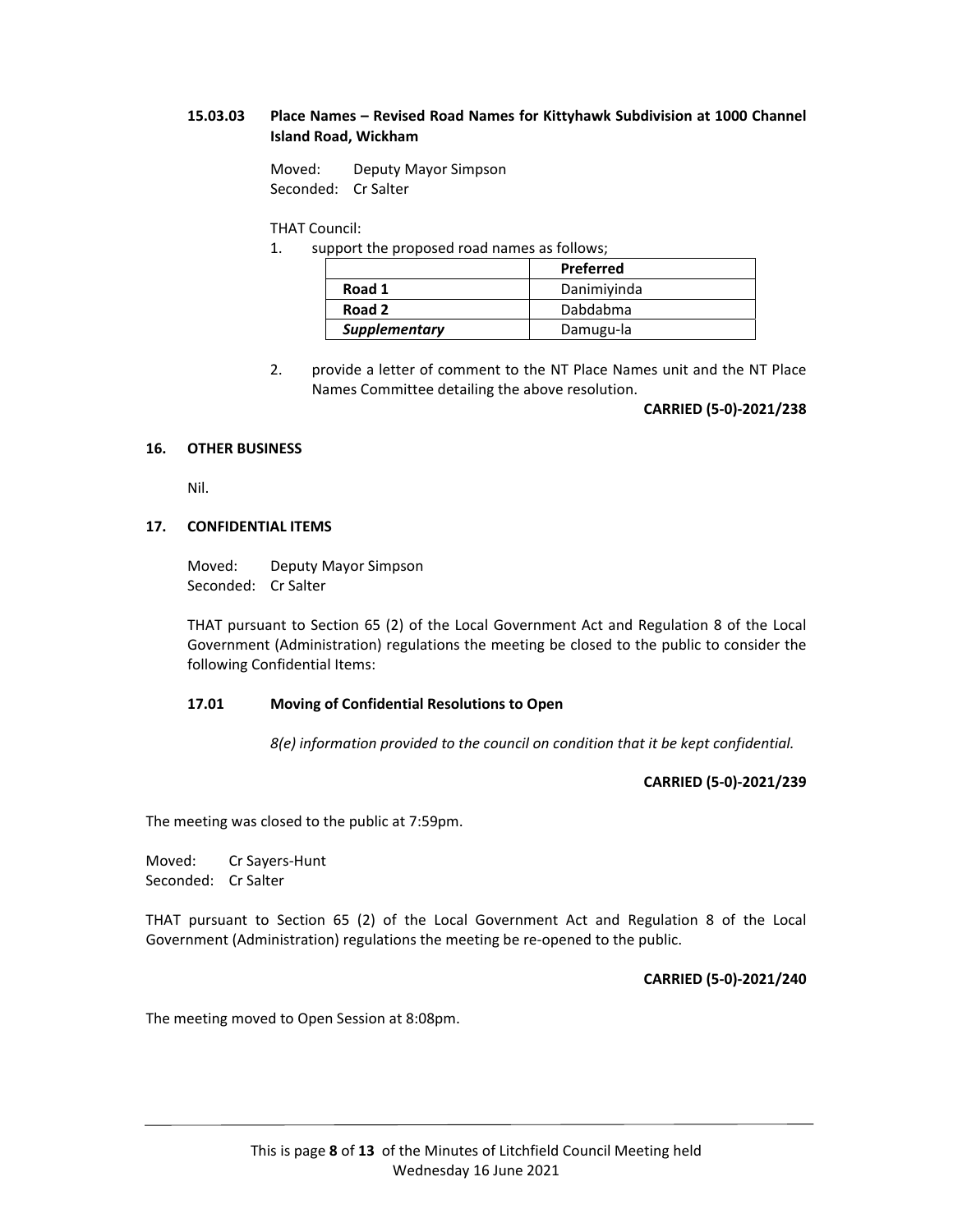## **17.01 Moving of Confidential Resolutions to Open**

Moved: Cr Sayers‐Hunt Seconded: Deputy Mayor Simpson

THAT Council resolves to move the following confidential resolutions to public:

| <b>Resolution</b><br><b>Number</b> | <b>Report Title</b>                           | <b>Council Meeting Date</b> | <b>Resolution</b>                                                                                                                                             |
|------------------------------------|-----------------------------------------------|-----------------------------|---------------------------------------------------------------------------------------------------------------------------------------------------------------|
|                                    |                                               |                             |                                                                                                                                                               |
| 17/0115                            | Community Grants Scheme 2016/17               | 21 June 2017                | THAT Council approves the allocation of Community Grants totalling \$22,500,<br>comprising the following:                                                     |
|                                    |                                               |                             | \$3,000 to Berry Springs Primary School for the project 'Recycling Warriors';                                                                                 |
|                                    |                                               |                             | \$5,000 to Berry Springs Recreation Reserve for the events Territory Day and<br>2.<br>Berry Springs Car Show;                                                 |
|                                    |                                               |                             | \$2,500 to Darwin Animal Rescue Group for the project 'cats desexing vouchers';<br>3.                                                                         |
|                                    |                                               |                             | \$3,400 to Litchfield Horse and Pony Club for the purchase of a mower;<br>4.                                                                                  |
|                                    |                                               |                             | \$2,557 to Litchfield Polocrosse Club for the project of upgrading the oval at<br>5.<br>Livingstone Reserve;                                                  |
|                                    |                                               |                             | \$2,470 to Southern Districts Cricket Club for the purchase of first aids kits and<br>6.<br>gazebos;                                                          |
|                                    |                                               |                             | \$2,724 to WildCare for the project 'Bunt your Barbed Wire';                                                                                                  |
|                                    |                                               |                             | \$500 to Howard Springs Primary School for the project 'Writers day out' and<br>8.                                                                            |
|                                    |                                               |                             | \$349 to Humpty Doo Scouts for the purchase of a personal locator beacon.<br>9.                                                                               |
| 1718/175                           | Discretionary Trust Group Insurance<br>Scheme | 28 February 2018            | THAT Council resolves to become a member of the Discretionary Trust established by<br>Jardine Lloyd Thompson for the purpose of providing insurance services. |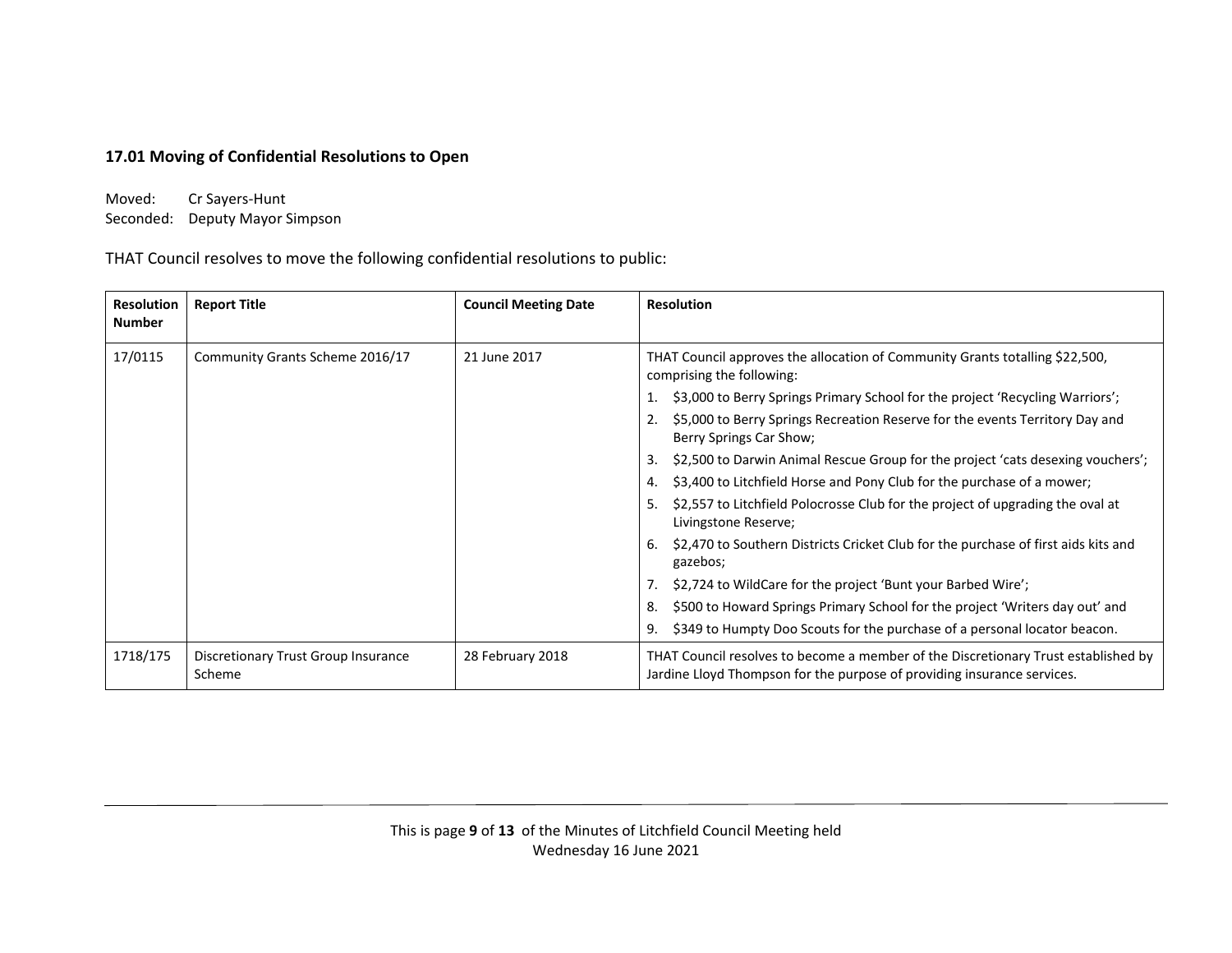| <b>Resolution</b><br><b>Number</b> | <b>Report Title</b>                                | <b>Council Meeting Date</b> | <b>Resolution</b>                                                                                                                                                              |
|------------------------------------|----------------------------------------------------|-----------------------------|--------------------------------------------------------------------------------------------------------------------------------------------------------------------------------|
| 1718/272                           | Community Grants Scheme 2017-18                    | 27 June 2018                | THAT Council approves the allocation of Annual Community Grants totalling \$32,959.37<br>comprising of the following:                                                          |
|                                    |                                                    |                             | \$4,837 to Fred's Pass Positive Dogs Training Club for the replacement of jumps;<br>1.                                                                                         |
|                                    |                                                    |                             | \$5,000 to Top End Rehoming for the event 'Dogs Breakfast';<br>2.                                                                                                              |
|                                    |                                                    |                             | \$1,500 to Tennis NT for their programs 'After School Smash and Sunday Morning<br>Cardio Tennis';                                                                              |
|                                    |                                                    |                             | \$4,502.29 to Rotary Club of Litchfield/Palmerston for their school holiday theatre<br>4.<br>games and circus classes;                                                         |
|                                    |                                                    |                             | \$2,500 to Acacia Hills Motocross Association for club shirts;<br>5.                                                                                                           |
|                                    |                                                    |                             | \$2,000 to Berry Springs Recreation Reserve for their community movie night;<br>6.                                                                                             |
|                                    |                                                    |                             | \$2,500 to McMinns Lagoon Recreation Reserve for the 'Bushcare Major Day Out';<br>7.                                                                                           |
|                                    |                                                    |                             | \$5,000 to Howard Springs Scout Group for the upgrade of external lighting and kitchen<br>8.<br>facilities;                                                                    |
|                                    |                                                    |                             | \$4,120.08 to Acacia Hills Fire Brigade for the upgrade of water pumps;<br>9.                                                                                                  |
|                                    |                                                    |                             | 10. \$500 to Country Women's Association Litchfield for products for home craft making;<br>and                                                                                 |
|                                    |                                                    |                             | 11. \$500 to NT Show Horse for 'Horse of the Year' competition.                                                                                                                |
| 1718/274                           | Affixation of the Common Seal Funding<br>Agreement | 27 June 2018                | <b>THAT Council:</b>                                                                                                                                                           |
|                                    |                                                    |                             | affixes the common seal on the Capital Grant Funding Agreement for Freds Pass<br>1.<br>Sporting Reserve Upgrades dated 22 June 2018; and                                       |
|                                    |                                                    |                             | determines that the report and resolution remains confidential until such time that the<br>2.<br>Department of Tourism and Culture makes a public announcement of the funding. |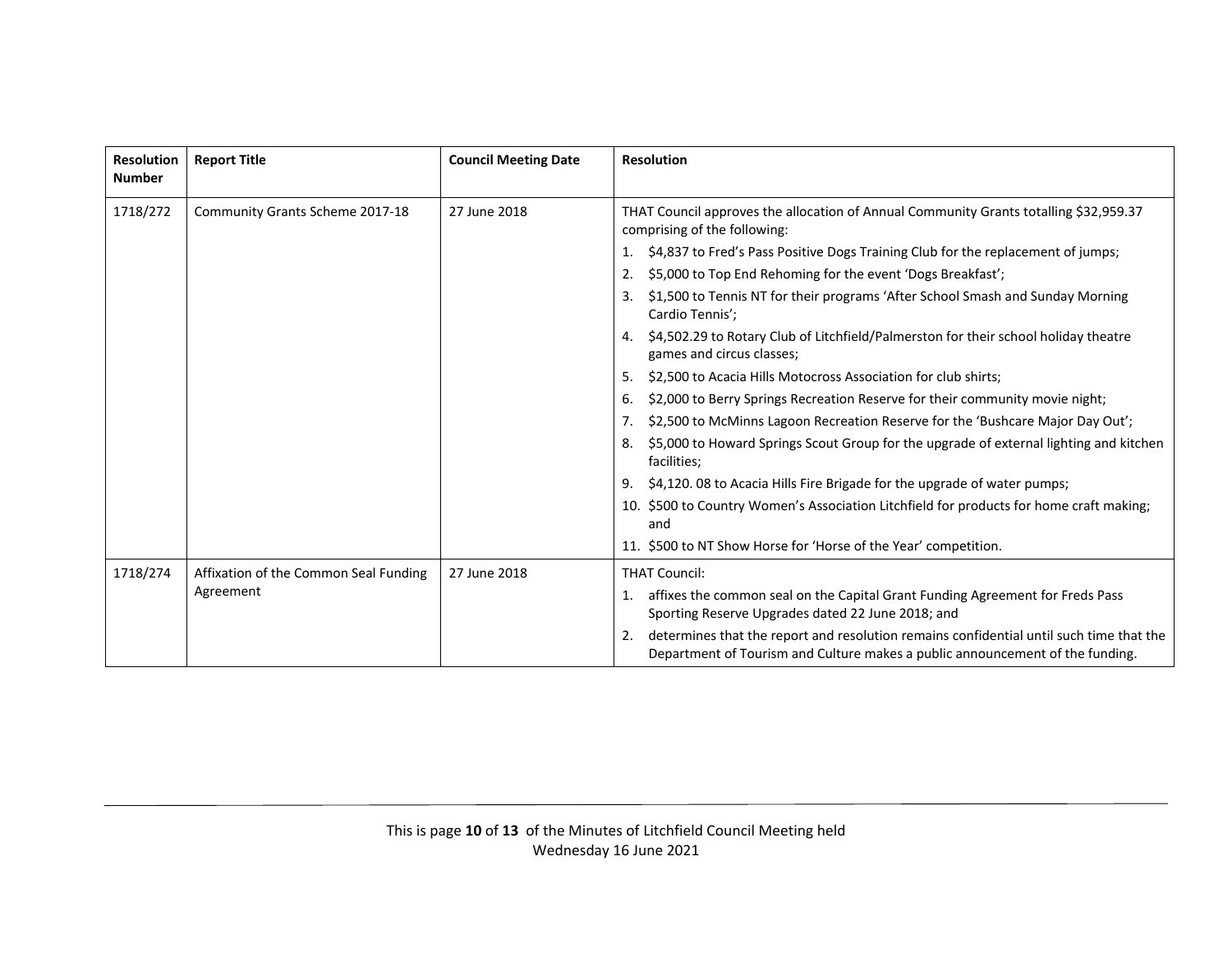| Resolution<br><b>Number</b> | <b>Report Title</b>                          | <b>Council Meeting Date</b> | <b>Resolution</b>                                                                                                                                           |
|-----------------------------|----------------------------------------------|-----------------------------|-------------------------------------------------------------------------------------------------------------------------------------------------------------|
| 1819-219                    | Community Grants Scheme 2018-19              | 15 May 2019                 | THAT Council approves the allocation of Annual Community Grants totalling \$28,198.00<br>comprising of the following:                                       |
|                             |                                              |                             | 1. \$1,500 to NT Field and Game Association for a new shooting station and associated<br>equipment;                                                         |
|                             |                                              |                             | \$1,000 to Palmerston and Litchfield Seniors Association for costs associated with their<br>2.<br>rebranding;                                               |
|                             |                                              |                             | \$678 to Humpty Doo Scouts for new navigation equipment;<br>3.                                                                                              |
|                             |                                              |                             | \$3,000 to Venture Scouts for their NT Venture event;<br>4.                                                                                                 |
|                             |                                              |                             | 5. \$1,700 to Rotary Club of Litchfield/Palmerston for their Family Fun Day at Howard Park<br><b>Recreation Reserve:</b>                                    |
|                             |                                              |                             | \$2,000 to Acacia Hills Motocross Association for the construction of a viewing platform;<br>6.                                                             |
|                             |                                              |                             | \$3,270 to Top End Gem Club to improve Lapidary equipment for members with<br>impaired mobility and other disabilities;                                     |
|                             |                                              |                             | \$2,500 to T for Thomas for Movement for Mia Musical;<br>8.                                                                                                 |
|                             |                                              |                             | 9. \$2,700 to McMinns Lagoon Recreation Reserve for the 'Bushcare Major Day Out';                                                                           |
|                             |                                              |                             | 10. \$3,000 to Darwin Community Arts for the Litchfield Community Cabaret;                                                                                  |
|                             |                                              |                             | 11. \$2,000 for Berry Springs Primary School for NAIDOC Celebrations; and                                                                                   |
|                             |                                              |                             | 12. \$4,400 for Greening Australia for delivering Land for Wildlife workshops.                                                                              |
| 1920-160                    | Mango Roads Funding and Deed of<br>Agreement | 19 February 2020            | <b>THAT Council:</b>                                                                                                                                        |
|                             |                                              |                             | 1. approve funding in accordance with the draft Deed of Agreement, being \$2,450,000 in<br>the 2020-21 and \$300,000 in the 2021-22 financial year budgets; |
|                             |                                              |                             | notes the Chief Executive Officer will be finalising the Deed of Agreement with the<br>Northern Territory Government; and                                   |
|                             |                                              |                             | retain this resolution as confidential until the signing of the Deed of Agreement.                                                                          |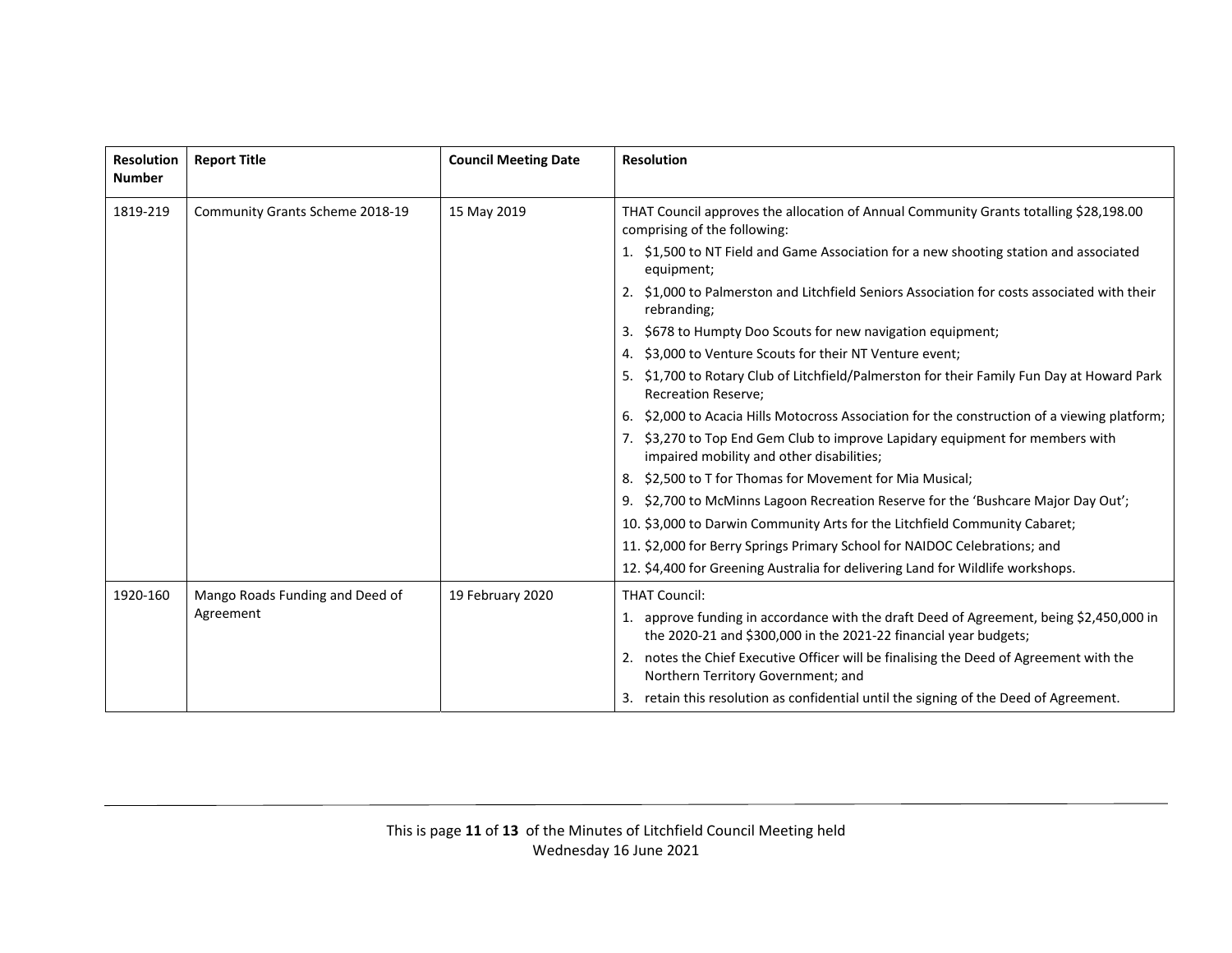| <b>Resolution</b><br><b>Number</b> | <b>Report Title</b>                                                                                          | <b>Council Meeting Date</b> | <b>Resolution</b>                                                                                                                                                                                                                                                                                                                                                                                                                                                                                                                                                                                                                                                                                                                                     |
|------------------------------------|--------------------------------------------------------------------------------------------------------------|-----------------------------|-------------------------------------------------------------------------------------------------------------------------------------------------------------------------------------------------------------------------------------------------------------------------------------------------------------------------------------------------------------------------------------------------------------------------------------------------------------------------------------------------------------------------------------------------------------------------------------------------------------------------------------------------------------------------------------------------------------------------------------------------------|
| 1920-188                           | <b>Contract Award RFT19-202 Freds Pass</b><br>Sport Recreation Reserve - Roads and<br>Carparks Stages 1 to 4 | 18 March 2020               | <b>THAT Council:</b><br>1. receive and note the Tender Evaluation Report for RFT19-202 FPSRR- Roads and Carparks<br>Stages 1 to 4; and<br>2. award the contract for RFT19-202 FPSRR- Roads and Carparks Stages 1 to 4 to Mugavin<br>Contracting, in accordance with their submitted tender for Stages 1 and 2, at \$658,319<br>(GST exclusive);<br>3. delegate the Chief Executive Officer to finalise negotiations with Mugavin Contracting in<br>relation to variations and additional works able to be undertaken within available<br>budget.<br>4. makes this resolution public following notification to all tenderers; and<br>determine that this report remains confidential, as the report contains commercial in-<br>confidence information. |
| 1920-228                           | 2019/20 Annual Community Grants<br>Applications                                                              | 20 May 2020                 | THAT Council approves the allocation of annual Community Grants totalling \$26,868.00<br>comprising the following:<br>\$5,000 to Top End Rehoming for a de-sexing initiative;<br>\$4,360 to Palmerston and Regional Basketball Association for The Big Game Day;<br>2.<br>\$5,000 to Rural Churches Carols by Candlelight for their 2020 event;<br>3.<br>\$2,700 to Rotary Litchfield Palmerston for Books for Babies;<br>4.<br>\$2,500 to Darwin Community Arts for Litchfield Love Boxes;<br>5.<br>\$3,058 to Craft and Quilting Down the Track for purchase of a new table;<br>6.<br>\$2,500 to NT Field and Game for equipment purchases; and<br>\$1,750 to Litchfield Bears for their 30th Anniversary video<br>8.                               |